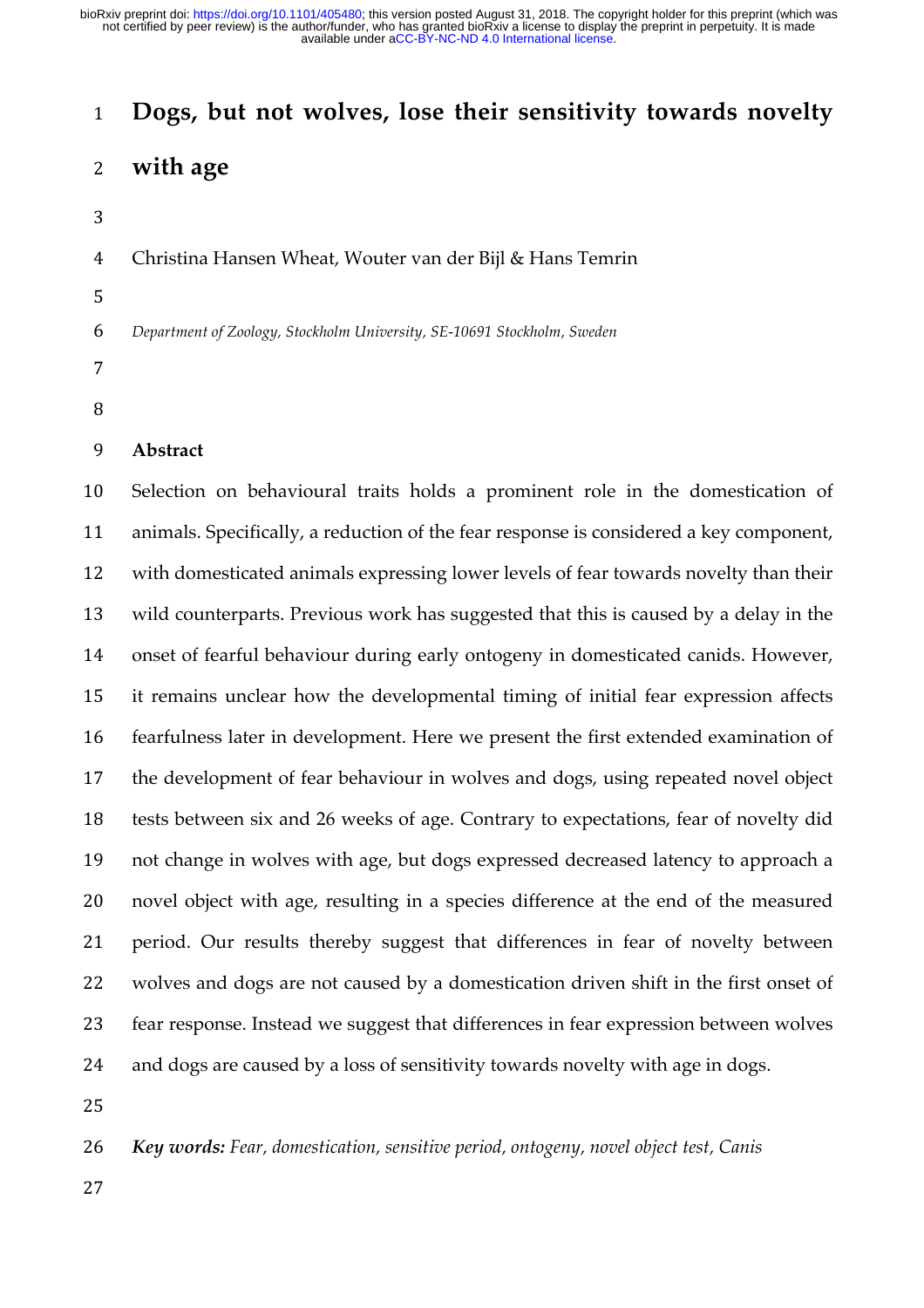#### **Introduction**

 Abundant evidence demonstrates how domesticated plants and animals express dramatically altered phenotypes compared to their wild counterparts (1). For animals, it is now clear that selection on behavioural traits alone had a prominent role in domestication (2-4). Specifically, it has been demonstrated how selection upon decreased fearfulness and aggression can lead to the myriad of morphological and physiological alterations observed in domesticated animals (2,5). In wild populations, fear is a key behaviour, as a timely and proper response to novelty, e.g. flight response versus exploration, can have direct and large fitness consequences (6,7). Appropriate fear responses are formed and modified throughout ontogeny, during which juvenile animals gradually combine individual experience and social information, thereby developing the ability to discriminate between threatening and neutral stimuli (7-9). Domesticated animals express reduced reactivity towards novel stimuli (10) and it is thus likely that altered selection pressures caused by domestication have modified the ontogeny of fear related behaviours.

 Ontogeny has been modified in several ways during domestication. Compared to ancestral species, domesticated animals express altered developmental rates, a phenomenon known as heterochrony (11-13), which have resulted in accelerated and/or delayed onsets of various ontogenetic stages, such as earlier sexual maturation and the retention of juvenile traits into adulthood (12,14-16). Heterochrony has been suggested to affect behavioural ontogeny in domesticated animals by prolonging the sensitive period (2,17-19), an important period during behavioural development in which the juvenile animal is particularly sensitive to imprint on and form social bonds with conspecifics (8,20-22). During the sensitive period juvenile animals show increased exploratory behaviour, as they readily approach novel stimuli and thereby learn about and socialize with their environment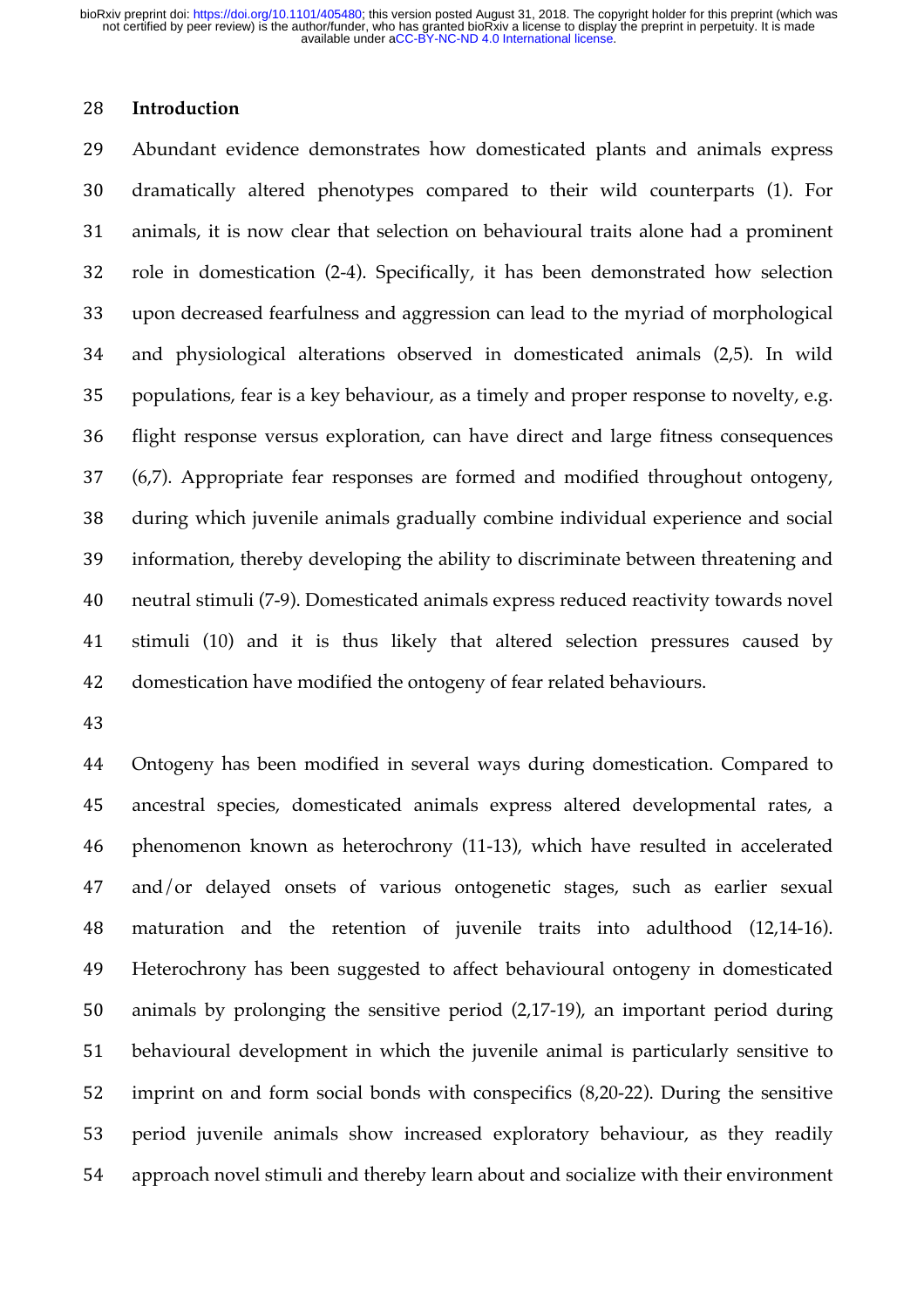(23). Importantly, in the context of the ontogeny of fear, the end of the sensitive period manifests by progressive fear-related avoidance behaviour expressed as increased fear and decreased exploration of novelty (2,21). A shift in the sensitive period caused by domestication has been demonstrated in a long-term selection study, in which juvenile foxes (*Vulpes vulpes*) from domesticated strains expressed a delayed onset of fearful response, at 60-65 days of age, compared to the onset in non- domesticated fox kits, at 40-45 days of age (2,5). While these findings suggest that the basis for the quantifiable difference in fear between domesticated and non- domesticated animals might arise already during early ontogeny, no study has investigated the continued ontogenetic trajectory of fear behaviour after the initial onset of the fearful response.

 The domestic dog (*Canis familiaris*) is an excellent study species when addressing questions about how domestication has affected the ontogeny of behaviour. Domestication of the dog from the grey wolf (*Canis lupus*) occurred at least 15,000 years ago (1), making the dog the first domesticated species and with the ancestral species extant, the opportunities for comparisons are ideal (24). Studies of behavioural ontogeny in dogs have focused on the sensitive period, and the fear of novelty is reported to manifest and continually increase in the dog puppy from eight weeks of age onward (8,21,25,26). In wolves, consensus on when fear behaviour is established is lacking, with the onset of fearful response reported to occur as varied as four to eight weeks of age across studies (25,27-31). However, the majority of these wolf studies were conducted over a short period of time and/or focused on isolated individuals or single litters, limiting our ability to generalize from these findings. Additionally, a recent study found that juvenile wolves explored novel objects more than dogs at both six and eight weeks of age (32), thereby suggesting 81 that that wolves might not express fear towards novelty at an earlier age than dogs.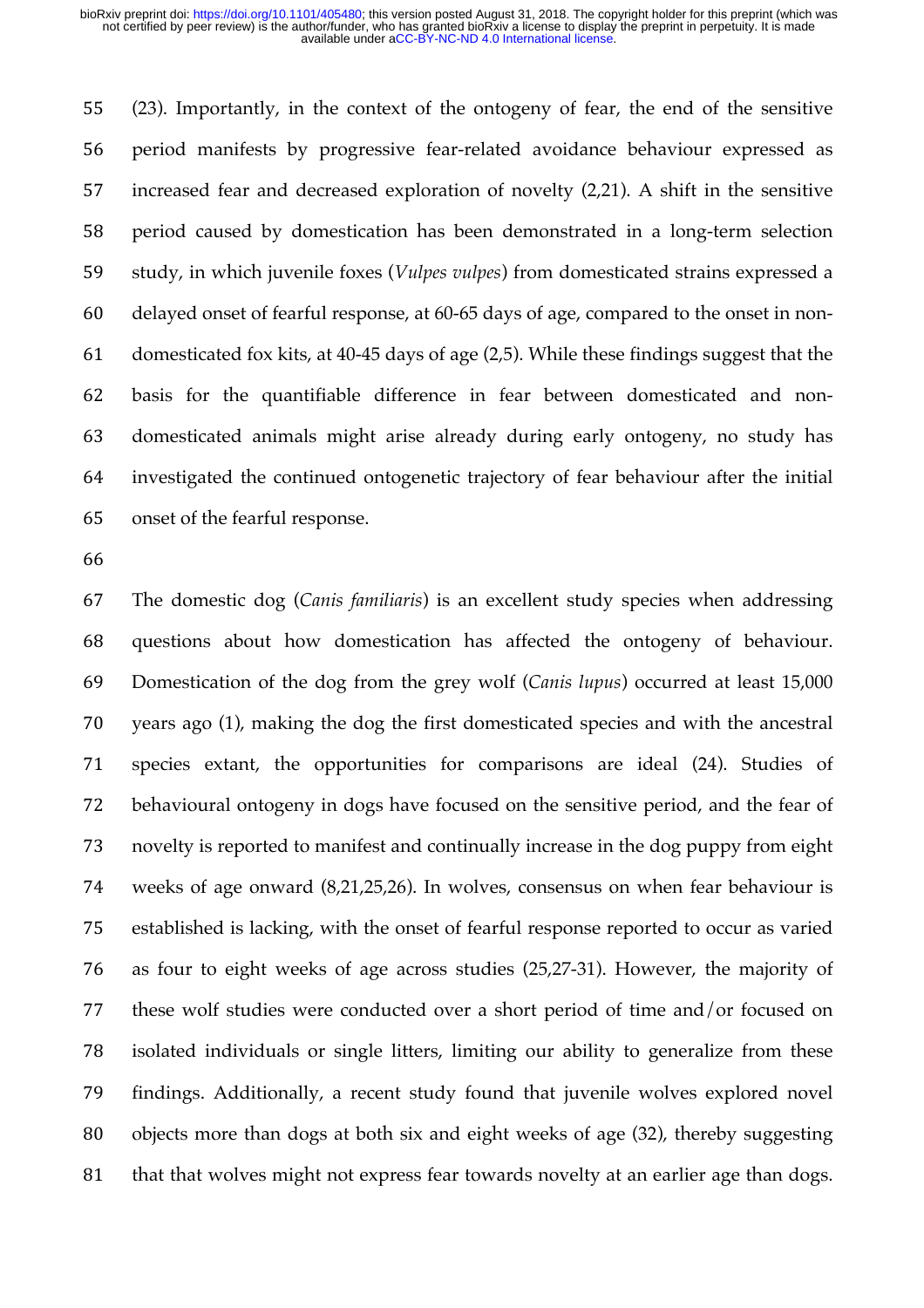Thus, while adult wolves (33) and wolf-dog hybrids (34) are more fearful of novelty than dogs, when this difference is established during ontogeny is not well resolved. Therefore, extended studies of the continued development of fear after the onset of fearful response is needed to further understand domestication driven changes in behavioural ontogeny in canids.

 To investigate if behavioural differences in fear towards novelty differ between wolves and dogs during the first six months of life, we here examine their behavioural development by using repeated novel object tests. The novel object test is an established method to quantify fear and exploration of novelty and has been 92 used on numerous species (32,33,35-37) We tested three litters of wolves ( $N = 13$ ) 93 and two litters of dogs  $(N = 12)$ , hand-raised under similar conditions at six, 10, 14, 18, 22 and 26 weeks of age, i.e. before sexual maturity, and varied the context by using a new novel object in each of the six tests. Our overall goal was to test the hypothesis that the sensitive period is prolonged in dogs, resulting in a delayed onset of fearful response in dogs compared to wolves. Based on studies reporting delayed onset of fear behaviour in domestic compared to ancestral species (2,38), including dogs and wolves (22,31), we expected wolves to be more fearful compared to dogs already at six weeks or, alternatively, at ten weeks of age. Furthermore, we wished to investigate how different timing of the onset of fearful response affects the continued behavioural development of fear in wolves and dogs. We predicted that domestication has lowered the sensitivity to novelty in dogs (33,39), and dogs therefore would express decreased fear towards the novel object compared to wolves throughout the testing period.

- 
- 
-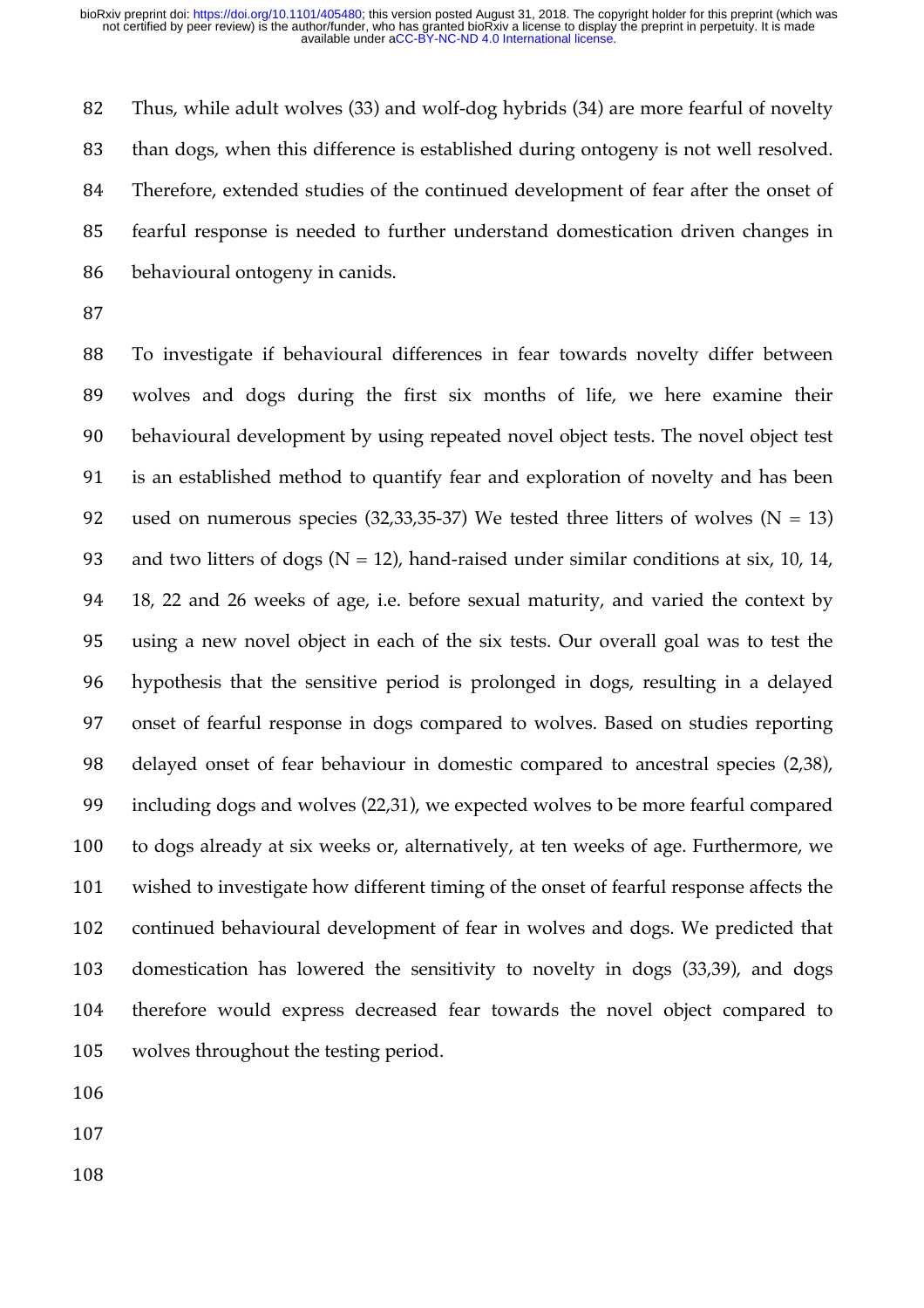#### **Methods**

#### *a) Study animals*

111 During 2014 – 2016 two litters of Alaskan huskies  $(N = 12)$  and three litters of 112 European grey wolves  $(N = 13)$  were hand-raised and extensively socialized under similar conditions from the age of 10 days at Stockholm University's Zoological Research Station, Tovetorp. This set-up was chosen to minimize environmental bias, including maternal effects, which is well-documented to affect the development of behavioural patterns (40-42). Puppies were raised within litters and socialization involved 24-hour presence of human caregivers for the first two months. From two months of age, caregiver presence was decreased with a few hours a day until three months of age and then further decreased during every other night at four months of age. At six months of age, caregivers spent four to six hours with the puppies a day. All wolf and dog litters were kept separate, but reared under standardized conditions. From the age of 10 days to five weeks, puppies were reared in identical indoor rooms and here after given access to smaller roofed outdoor enclosures. After a week of habituation to the roofed outdoor enclosure, puppies were given access to a larger fenced grass enclosure at six weeks of age. Hereafter the puppies had free access to all three enclosures during the day and access to the indoor room and the roofed enclosure during the night. When the puppies where three months old they were moved to large outdoor enclosures (2,000 square meters), in which they remained for the rest of the study period. We started behavioural observations at 10 days of age and behavioural testing was initiated at 6 weeks of age. Testing procedures and exposure to the new environments were standardized over all three years. As required by Swedish law, all hand-raisers were ethically certified and trained to handle animals. Furthermore, rules were implemented to assure that rearing was standardized across all caregivers. This included that puppies were never disciplined, trained or forced to have contact with their caregivers. From the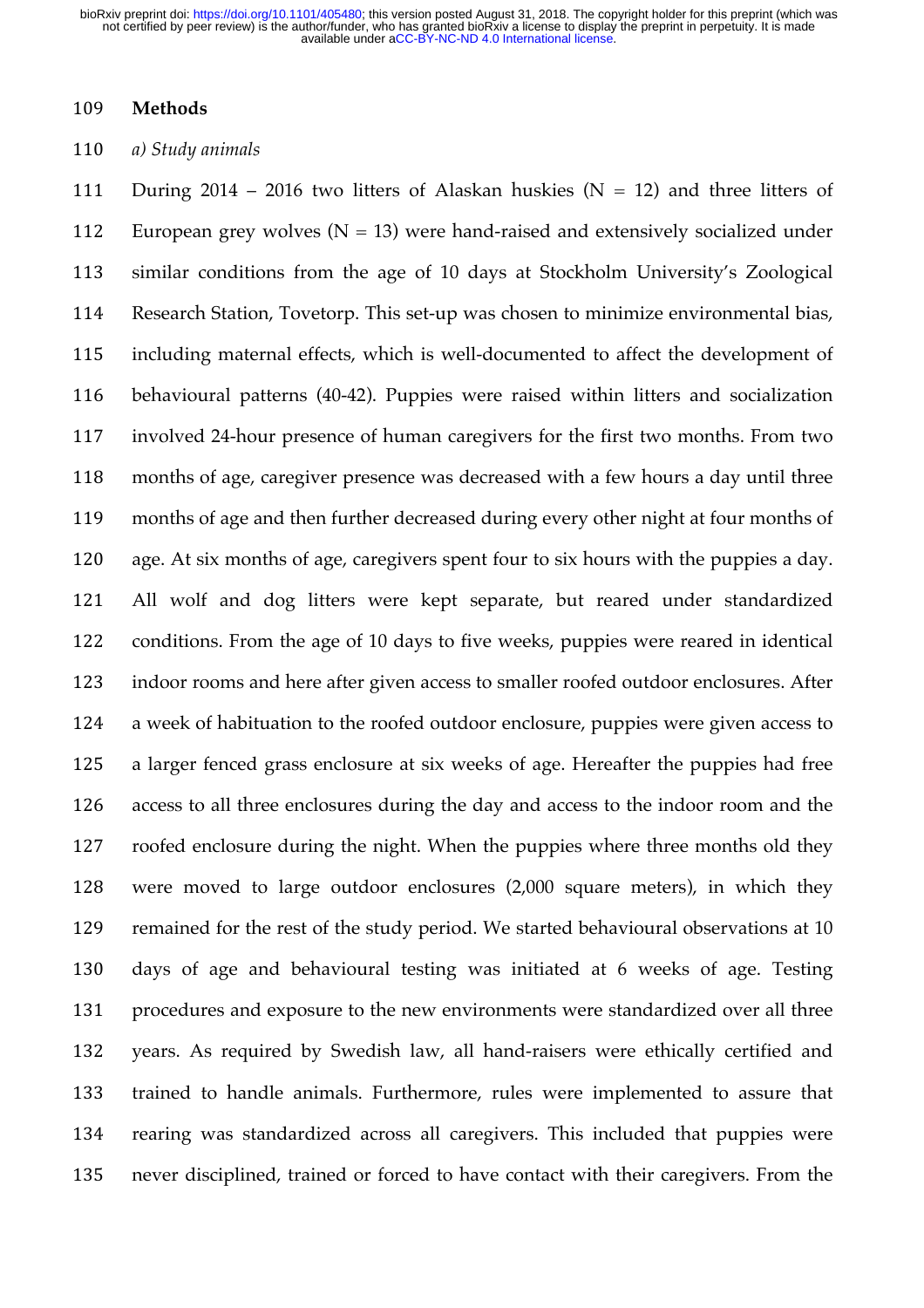age of eight weeks, puppies were gradually exposed to strangers through the fence with the support of one or more human caregivers.

 The dog litter from 2014 consisted of five males and one female and the 2015 litter of three males and three females. The two dog litters were unrelated. The wolf litters from 2014, three females and two males, and 2015, two males, were full siblings. The third wolf litter from 2016 consisted of four males and two females and was unrelated to the wolf litters from 2014 and 2015.

# *b) Behavioural sampling*

 To ensure that the puppies' senses were fully developed by the time of the first test we conducted the first novel object test at six weeks of age (31). Novel object tests were hereafter performed on a monthly basis at 10, 14, 18, 22 and 26 weeks of age. The puppies were tested in a familiar room (4x4 meters) in which a novel object was present, placed opposite of where the puppy would enter the room, approximately four meters away. Puppies were lead into the room by a caregiver, who quickly left the room and closed the door. The duration of a trial was 10 minutes and trials were 153 always monitored by CHW. Some trials  $(n = 11)$  were stopped prematurely because the novel object was destroyed. All test were filmed with two mounted GoPro cameras (model 3-4, GoPro Inc.) on opposite sides of the room.

#### *c) Novel objects*

 A different novel object was used at each age in order to avoid habituation. Objects were handled as little as possible and always with freshly washed hands to avoid food smells transferring to the objects and possibly affecting the puppy's behaviour towards the object. Novel objects were chosen based on previous studies with wolves and dogs (Moretti et al. 2015, Marshall-Pescini et al. 2017) and varied on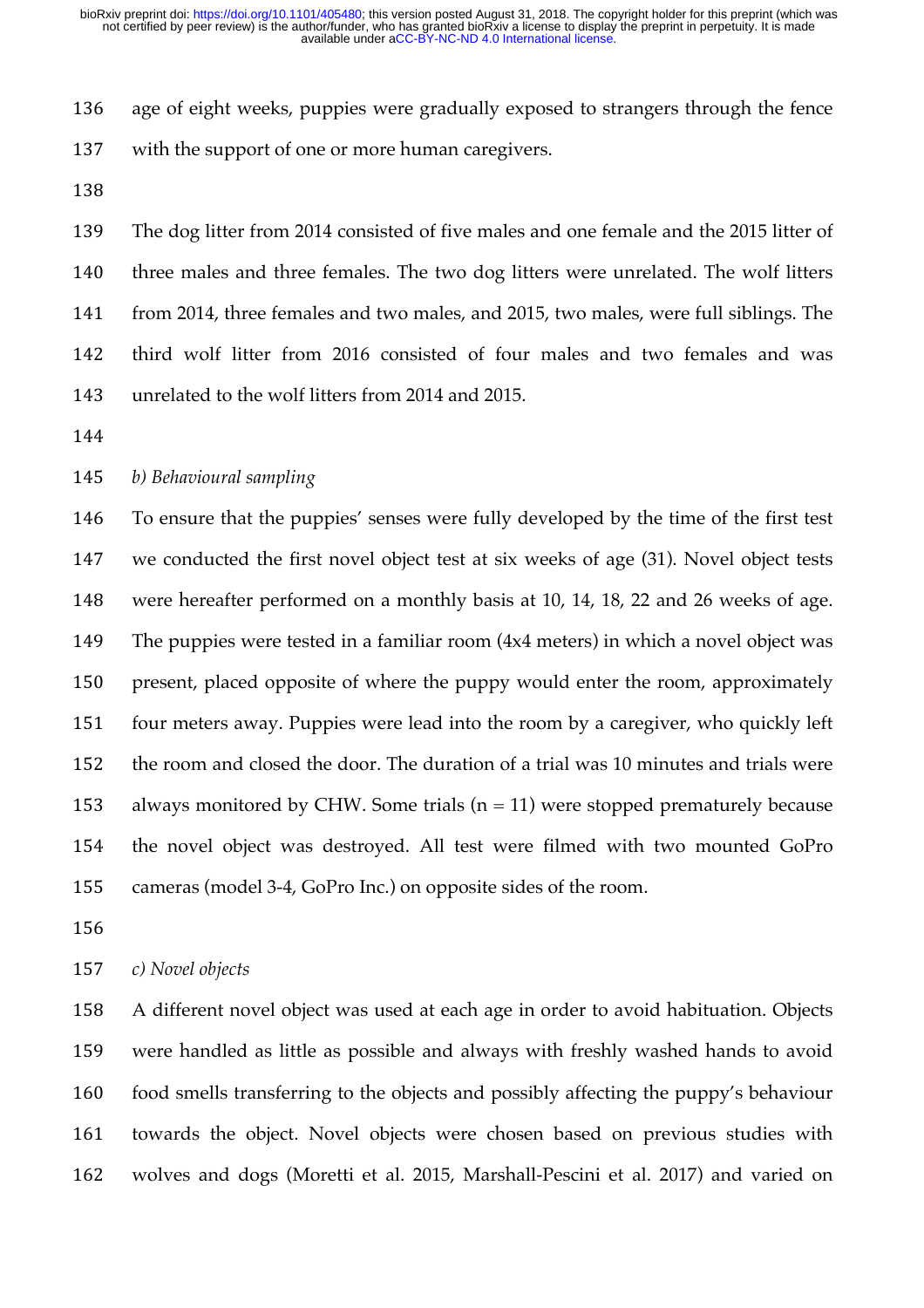several scales, such as shape, sound and movement, and included at six weeks: a rolled up mattress, 10 weeks: a wheelbarrow (up-side down), 14 weeks: a mirror mounted to the wall, 18 weeks: a stuffed wolverine toy, 22 weeks: a moving mechanical dog and 24 weeks: a moving sheet (attached to a string).

*d) Behavioural scoring*

 Behavioural scoring was carried out using the software BORIS v. 5.1.3. (43) based on an ethogram (Table 1). Behaviours were logged both as frequencies and durations (i.e. state behaviours). Similar to previous studies (Moretti et al., 2015), latency to approach the novel object was measured as the duration from test start to the time the puppy came within 1 meters distance of the novel object (Table S1). Latency to make contact with the novel object was measured as the duration to make physical contact with the novel object for the first time after the latency to approach (Table S1). Behaviours were scored in a non-overlapping way, with prioritization of behaviours related to the novel object, i.e. if the puppy was looking at the novel object while walking around the test room this was scored as *looking at novel object*.

*Table 1. Ethogram. Behaviours scored during novel object tests. Behaviours were scored in a non-overlapping way, with prioritization of behaviours related to the novel object. Latency times were measured regardless of the behaviour performed.* 

| Behaviour                              | Code         | Description                                                                                                           |  |  |  |
|----------------------------------------|--------------|-----------------------------------------------------------------------------------------------------------------------|--|--|--|
| Active behaviour                       | A            | Moving around in, or interacting with, the test room with no<br>attention to the novel object                         |  |  |  |
| Investigating novel object             | Ι            | Sniffing novel object or looking novel object form less than 1 meter                                                  |  |  |  |
| Latency to approach novel object       |              | Time delay to approach the novel object with less than 1 meter                                                        |  |  |  |
| Latency make contact with novel object |              | Time delay to physically touch the novel object (sniffing)                                                            |  |  |  |
| Looking at novel object                | L            | Looking at novel object from a distance of more than 1 meter                                                          |  |  |  |
| Manipulating novel object              | M            | Pawing, nosing, scratching, biting, carrying, standing on novel object                                                |  |  |  |
| Passive behaviour                      | $\mathbf{P}$ | Standing, sitting or lying passively with no attention to the novel<br>object or the test room, including by the door |  |  |  |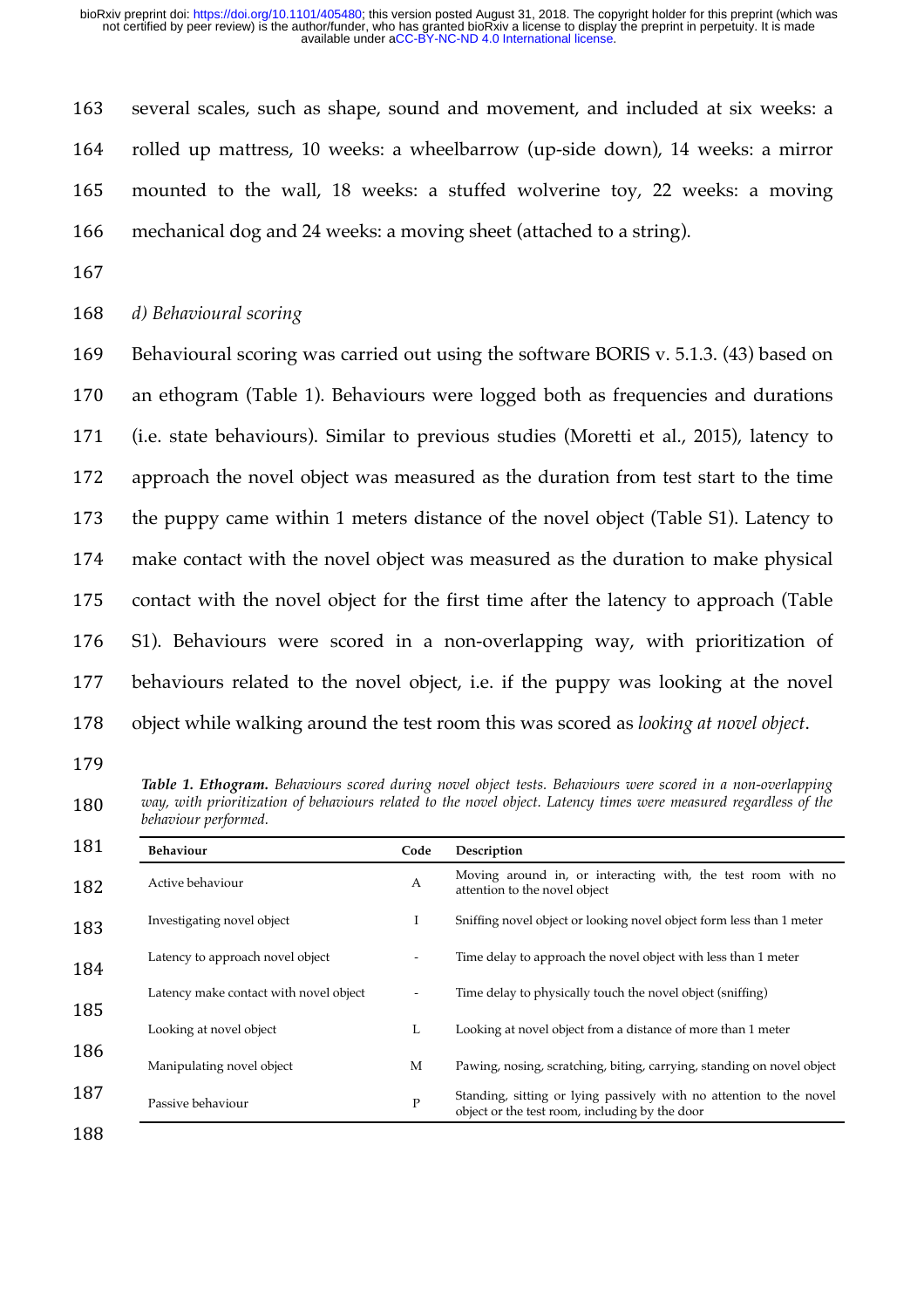Because there were cases where the total duration of the test was less than 10 minutes, the total test duration was included for use in further analysis (Table S2 and S3). In cases where a puppy did not approach the novel object, the trial duration was used as a measure of latency and in cases where the puppy did not make contact with the novel object this was recorded as a missing value. Inter-rater reliability was calculated using Cohen's kappa and was considered good with a value of 87.4%.

#### *e) Statistical methods*

 We tested for species effects in each behaviour by fitting linear mixed models, with either latency or the time spent on a behaviour as the dependent variable. The fixed effects of interest were species, age, their interaction and sex. Additionally, for the models of time spent, we controlled for variation in the duration of each trial by including duration as a covariate. To account for the repeated measures of individuals and the non-independence of individuals from the same litter, we 204 included random intercepts for both factors. The full model in lme4 syntax:  $y \sim$ 205 species \* age + sex + duration + (1|individual) + (1|litter). Models were then 206 reduced by backwards model selection using AIC (cut-off  $AIC > 2$ , Table S4), where the parameters for species, duration and the random effects were always 208 maintained. Both latencies were  $log_{10}$  transformed, and the time spent looking, investigating and manipulating the novel object were log transformed after adding 210 1, in order to fulfil the assumption of normality in the model residuals. We centred the age variable to aid interpretation of the species effect in case of an interaction. When the interaction was retained in the model, we additionally fitted a model where age was a discrete variable, and used that to perform post-hoc tests for species differences at each age (Table S5). All p-values were obtained using Satterwaithe's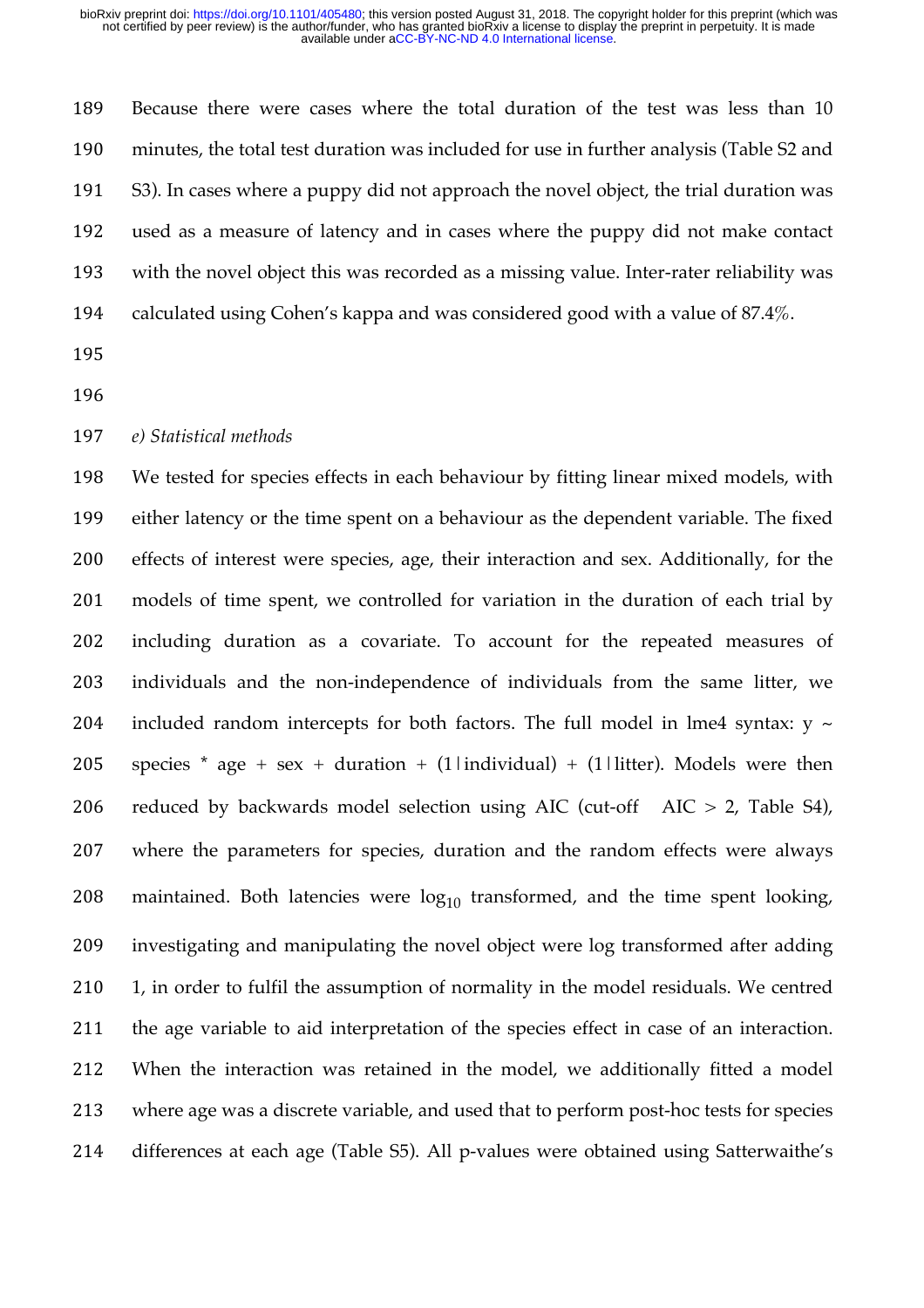approximation of denominator degrees of freedom. Post-hoc p-values were 216 corrected for multiple comparisons using the Holm method.

All statistical analyses were performed in R (v3.4.3, R Core Team 2016), with mixed

effects models fitted using *lme4* v. 1.1-15 (44), Satterwaithe's approximation from

*lmerTest* v. 2.0-36 (45) and post-hoc testing using *emmeans* v. 1.1.2 (46).

*d) Ethical note*

 Daily care and testing were performed in accordance with ethical legislation under Swedish Law. This study was approved by the Ethical Committee in Uppsala (C72/14), and our facilities and daily care routines were approved by the Swedish Board of Agriculture (5.2.18-12309/13).

#### **Results**

#### *Latency measures*

 We found that wolves and dogs developed differently in latency to approach the novel object within 1 meter, where dogs expressed a larger reduction in latency with 233 age compared to wolves ( $t = 2.35$ , df = 120.046,  $p = 0.02$ , Table 2, Figure 1a and 2). Dogs significantly decreased their latency with time, while wolves did not (see table S6 for slopes per species), resulting in dogs expressing significantly lowered latency 236 to approach at 26 weeks compared to wolves  $(t = -3.131, df = 18.666, p = 0.006,$  $p_{\text{adjusted}} = 0.034$ , Table S5). At younger ages we failed to detect significant differences in latency to approach the novel object between dogs and wolves (Table S5). For the latency to make contact with the novel object, we found no differences in wolves and 240 dogs (t = 1.931, df = 2.16,  $p = 0.186$ , Table 2, Figure 1b and 2), neither did we find evidence of sex differences in either species.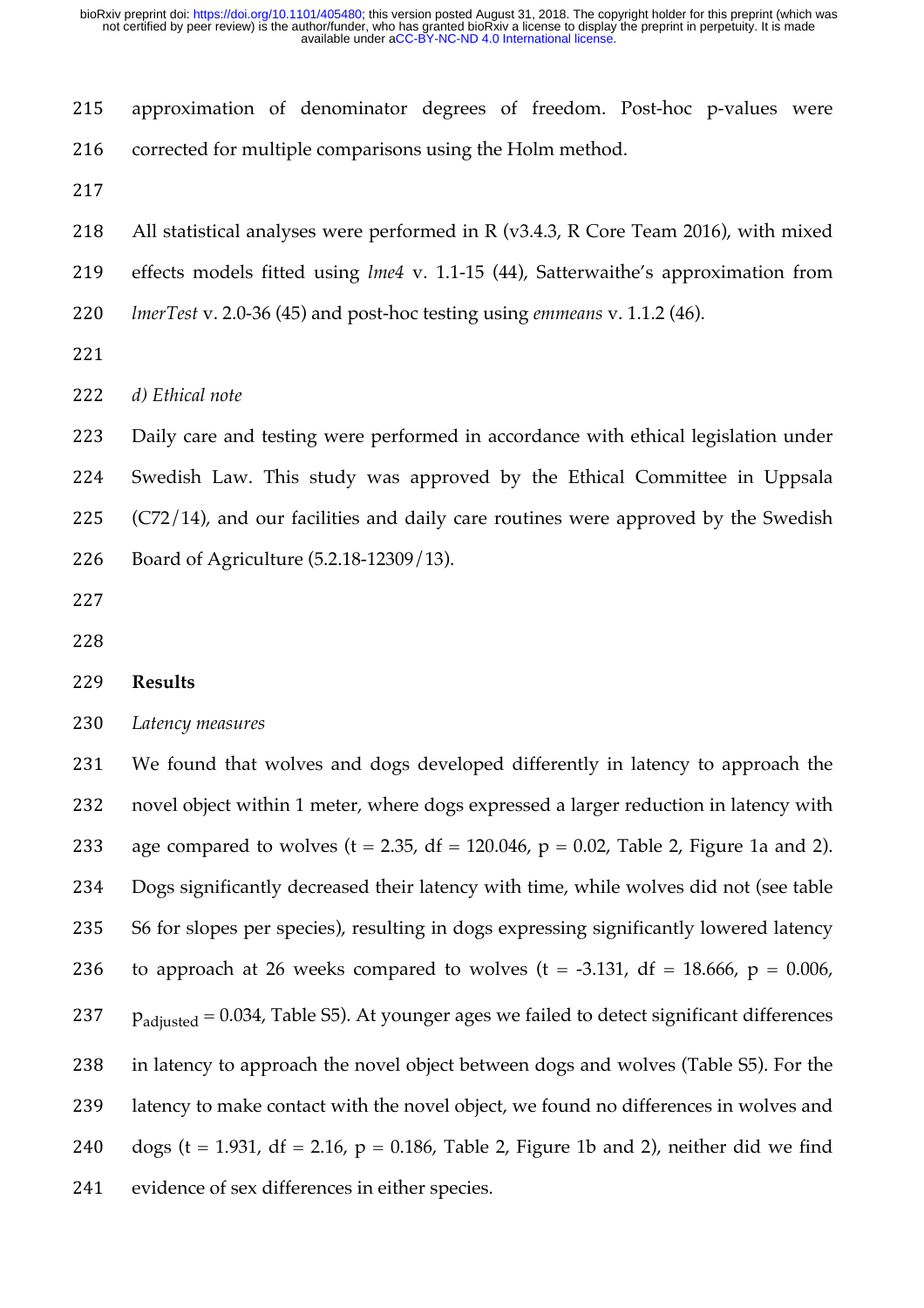*Table 2. Model summary. Results for the best fitted model of repeated measures, with dogs as the reference, on 1) Latency to approach the novel object, 2) Latency to make contact with the novel object, 3) Looking at novel object (NO), 4) Investigating novel object, 5) Manipulating novel object, 6) Active behaviour and 7) Passive behaviour. Estimate, standard error, degress of freedom, t-value and p-value are given. Significant p-values are marked in bold italic.* 242 243 244

| <u>_ 1 1</u> | <b>Behaviour</b>        | <b>Term</b> | Estimate   | Std. error | df      | t        | $\boldsymbol{p}$ |
|--------------|-------------------------|-------------|------------|------------|---------|----------|------------------|
| 245          | Latency, approach       | (Intercept) | 0.875      | 0.133      | 2.240   | 6.576    | 0.017            |
|              |                         | species     | 0.312      | 0.180      | 2.568   | 1.737    | 0.196            |
|              |                         | age         | $-0.055$   | 0.011      | 118.419 | $-5.067$ | < 0.0001         |
|              |                         | species:age | 0.036      | 0.015      | 120.046 | 2.350    | 0.020            |
|              | Latency, contact        | (Intercept) | 0.253      | 0.094      | 1.821   | 2.704    | 0.126            |
|              |                         | species     | 0.246      | 0.129      | 2.164   | 1.913    | 0.186            |
|              | <b>Looking at NO</b>    | (Intercept) | 2.136      | 0.827      | 94.332  | 2.581    | 0.011            |
|              |                         | species     | 0.037      | 0.354      | 2.939   | 0.104    | 0.924            |
|              |                         | age         | 0.121      | 0.021      | 117.899 | 5.848    | < 0.0001         |
|              |                         | duration    | 0.001      | 0.001      | 124.417 | 0.426    | 0.671            |
|              |                         | species:age | $-0.064$   | 0.031      | 120.667 | $-2.058$ | 0.042            |
|              | <b>Invetsigating NO</b> | (Intercept) | 0.416      | 0.717      | 126.889 | 0.580    | 0.563            |
|              |                         | species     | 0.141      | 0.234      | 3.493   | 0.601    | 0.585            |
|              |                         | age         | $-0.119$   | 0.019      | 138.727 | $-6.384$ | < 0.0001         |
|              |                         | duration    | 0.004      | 0.001      | 140.535 | 3.834    | 0.0002           |
|              |                         | species:age | 0.056      | 0.028      | 139.315 | 1.994    | 0.048            |
|              | <b>Manipulating NO</b>  | (Intercept) | 2.812      | 1.078      | 90.449  | 2.610    | 0.011            |
|              |                         | species     | 0.494      | 0.494      | 2.915   | 1.000    | 0.393            |
|              |                         | duration    | $-0.001$   | 0.002      | 141.262 | $-0.786$ | 0.433            |
|              | <b>Active behavior</b>  | (Intercept) | $-145.265$ | 57.693     | 97.323  | $-2.518$ | 0.013            |
|              |                         | species     | 102.697    | 24.105     | 2.977   | 4.260    | 0.024            |
|              |                         | age         | 2.587      | 1.176      | 122.299 | 2.200    | 0.030            |
|              |                         | duration    | 0.598      | 0.090      | 127.554 | 6.644    | < 0.0001         |
|              | Passive behavior        | (Intercept) | 152.645    | 54.263     | 25.688  | 2.813    | 0.009            |
|              |                         | species     | $-91.478$  | 39.977     | 3.003   | $-2.288$ | 0.106            |
|              |                         | age         | $-4.106$   | 0.962      | 121.459 | $-4.268$ | < 0.0001         |
|              |                         | duration    | 0.149      | 0.074      | 127.572 | 2.029    | 0.045            |

260

### 261 *Behaviours related to the novel object*

 We found that wolves and dogs developed differently in looking at the novel object 263 from a distance (t = -2.058, df = 120.667,  $p = 0.042$ , Table 2, Figure 1e), but no such differences were detected in the post hoc tests (Table S5). While both wolves and dogs increased their time spent looking at the novel object from a distance with age  $(t = 5.848, df = 117.899, p < 0.001, Table 2, Figure 1e), dogs expressed a stronger effect$ of age than wolves (Figure 1e, Table S6).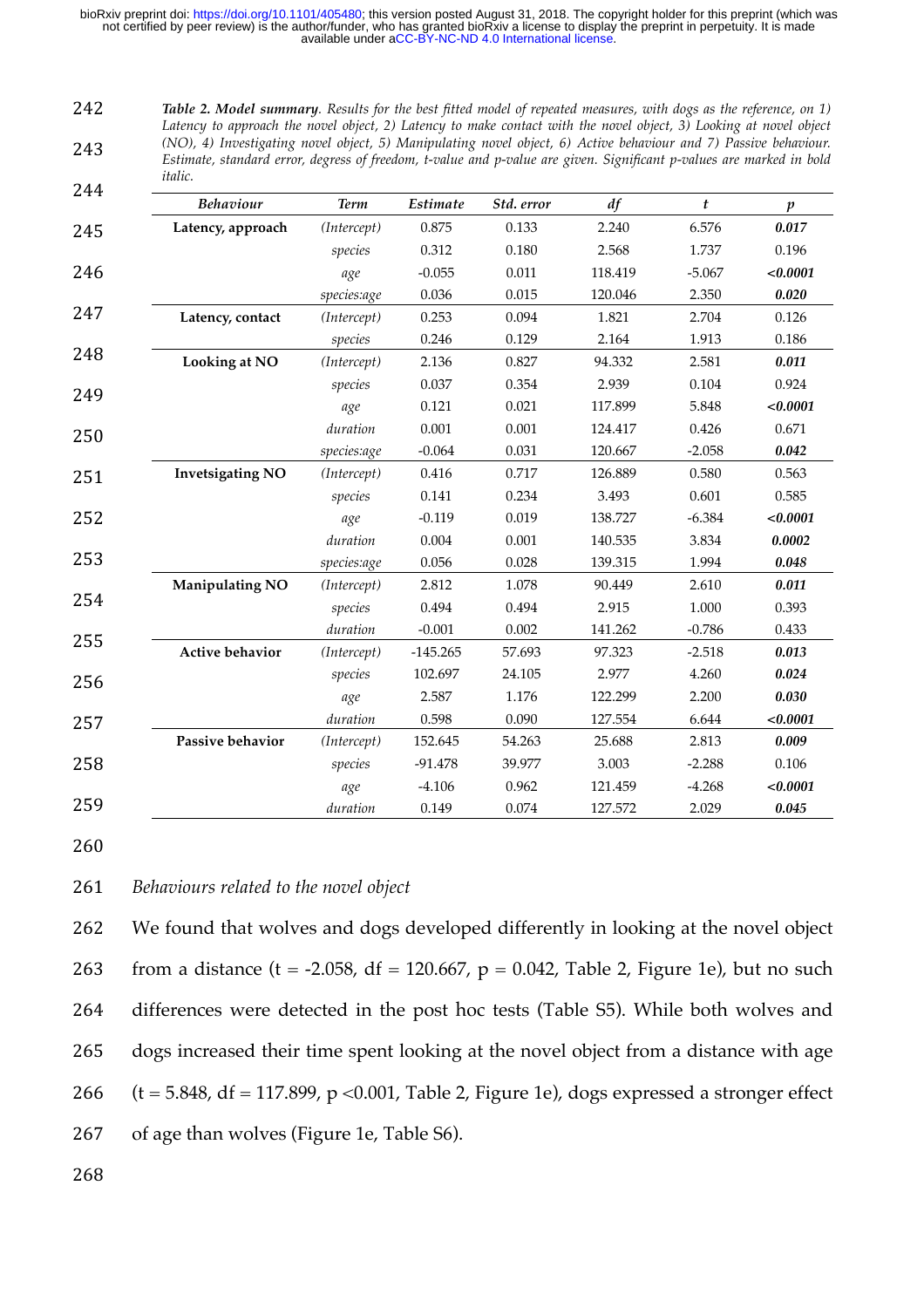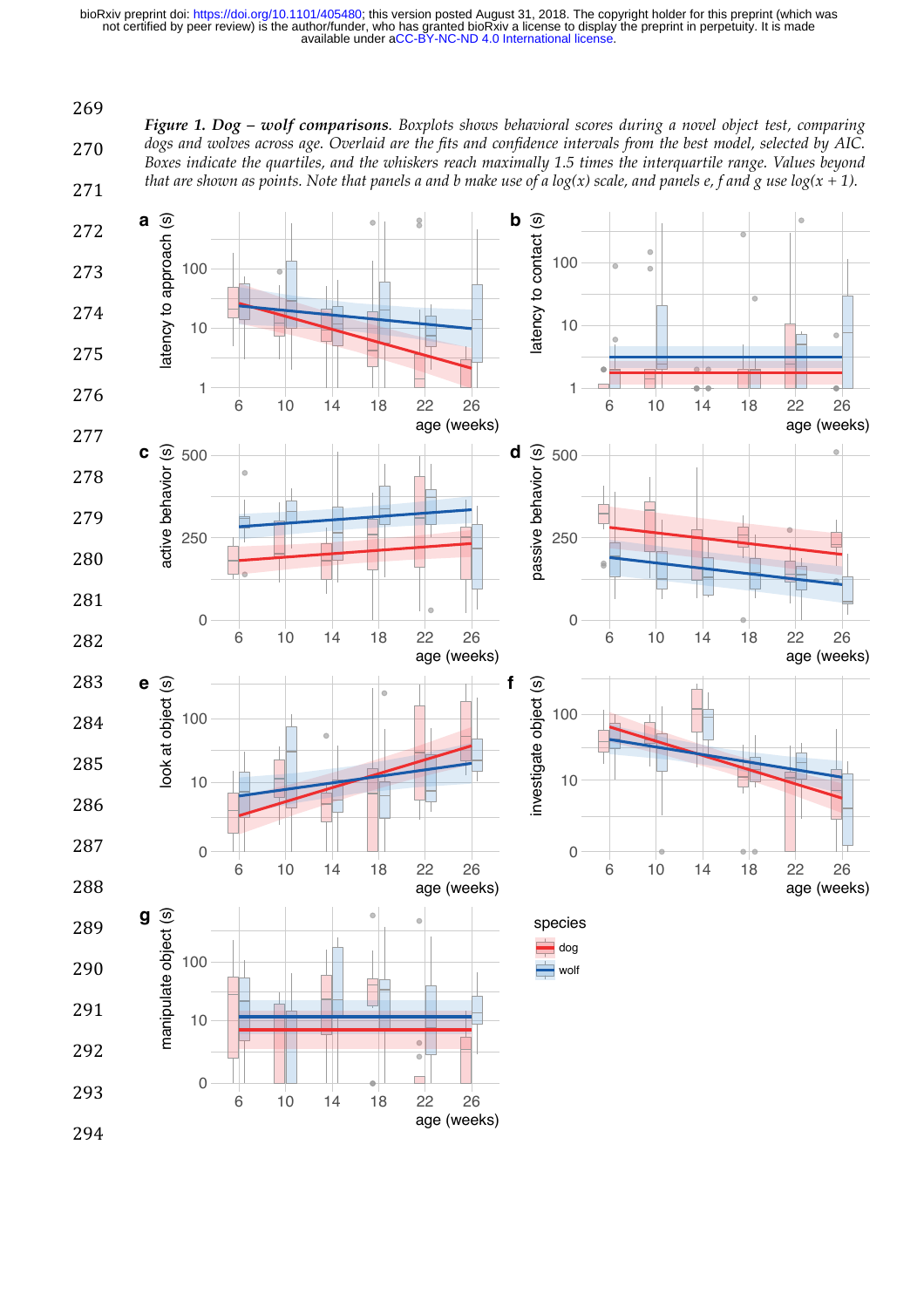Wolves and dogs also showed different developmental trajectories for the time spent 296 investigating the novel object (t = 1.994, df = 139.315, p = 0.048, Table 2, Figure 1f and 2). Post-hoc tests revealed that wolves investigated the novel object for longer at 22 298 weeks than dogs (t = -2.831, df = 28.029, p = 0.008,  $p_{adjusted} = 0.051$ , Figure 1f, Table S5). The significant interaction between species and age in investigating the novel object again consisted of stronger effect of age in dogs than in wolves (Figure 1f, 301 Table S6), but with an overall decrease with age in both species ( $t = -6.384$ , df = 138.727, p <0.001, Table 2, Figure 1f). We found that wolves and dogs developed similarly in time spent manipulating the novel object (Table 2, Figure 1g). We found no evidence of sex differences.







- 315
- 316

## 317 *Behaviours not related to the novel object*

318 We found that both species increased time spent on active behaviour with age  $(t =$ 319 2.2, df = 122.362,  $p = 0.03$ ), with wolves expressing higher levels of activity than dogs 320  $(t = 4.26, df = 2.977, p = 0.024, Table 2, Figure 1c and 2, Table S5). Passing behavior$ 321 decreased with age in both wolves and dogs  $(t = -4.268, df = 121.140, p < 0.001$ , Table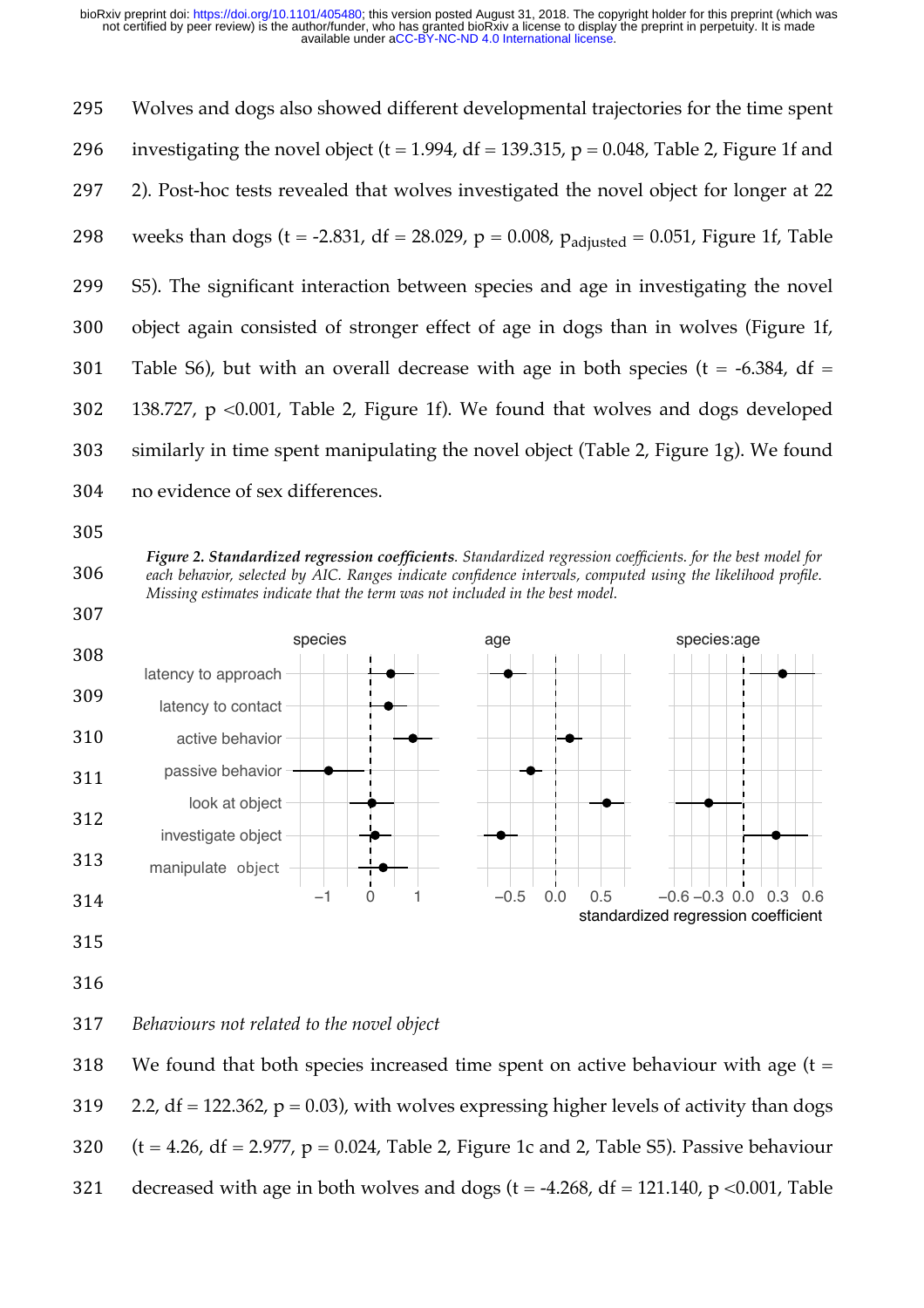2, Figure 1d), and while dogs appeared more passive than wolves the species differences was not significant. We found no evidence of sex differences.

- 
- 

#### **Discussion**

 Decreased expression of fear is considered a key behavioural alteration in domesticated animals, and evidence suggests that domestication drives altered developmental rates delaying the initial onset of fear response (2). However, while previous studies in wolves and dogs have focused exclusively on the timing of the initial onset of fear (23,30,31), it has been unclear if and how a developmental shift during early ontogeny, caused by domestication, affects the continued development and expression of fear in either species. Here we present the first extended examination of the development of fear behaviour within the juvenile period in wolves and dogs. Contrary to expectation, we found no evidence in support of a delayed onset of fear response in dogs compared to wolves during early stages of development. Instead we found that dogs strongly reduced their fear response to a novel object in the period between six and 26 weeks of age. Critically, wolves did not differ in their fear response towards novelty over time, and the detected species difference was caused solely by a progressive reduced fear response in dogs. Furthermore, dogs and wolves did on average not differ in their interaction with the novel object. Together our results suggest that species differences in fear of novelty are not caused by a domestication driven shift in the first onset of fear response. Instead, we suggest that a loss of sensitivity towards novelty with increasing age in dogs causes the difference in fear expression towards novelty in wolves and dogs.

 Fearfulness has previously been quantified by the latency to approach and explore novelty, and novel stimuli such as objects, arenas and people have been used to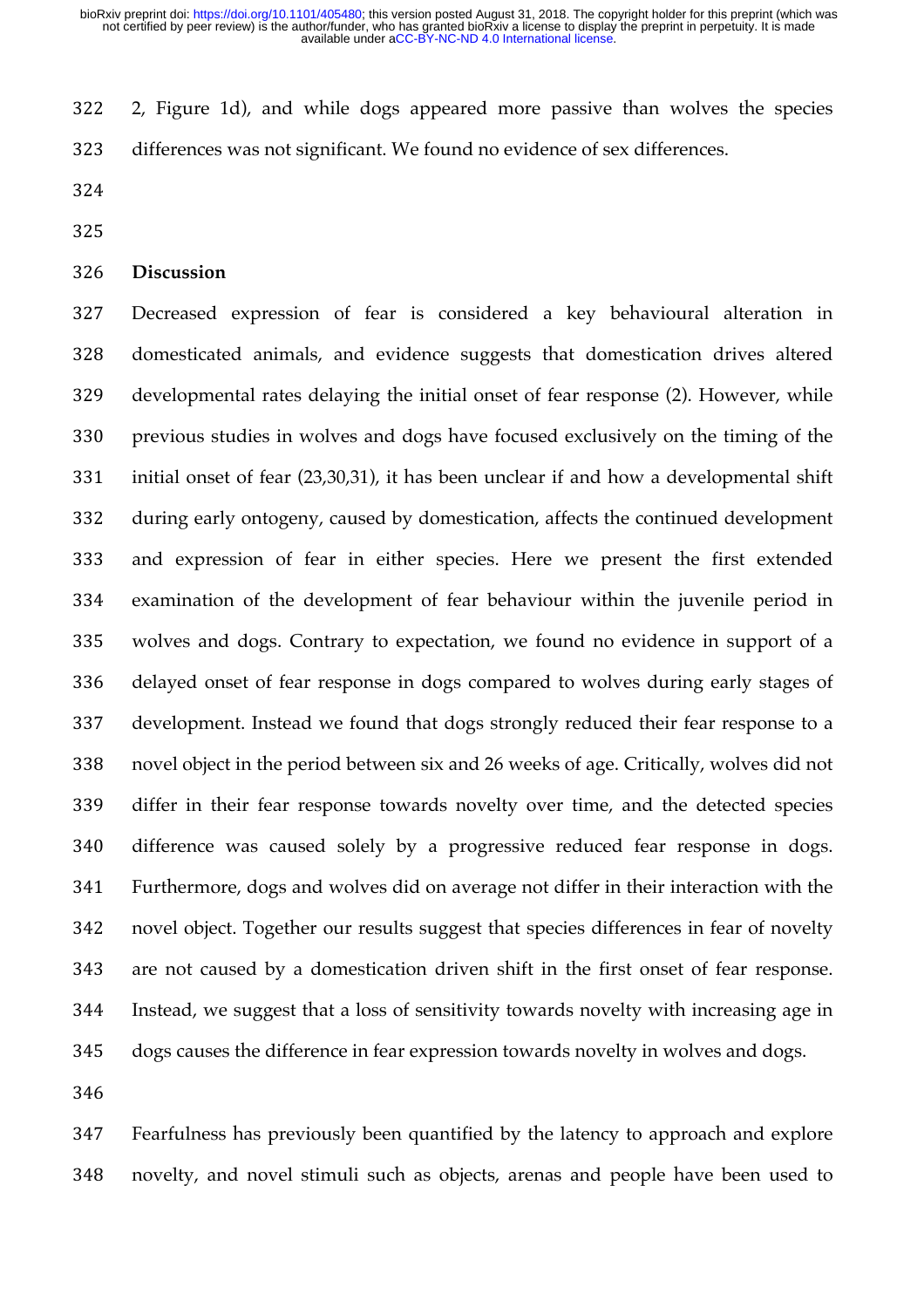detect the timing of the initial onset of fear response in both wolves and dogs (2,8,21,23,25,31) However, while there is a general expectation that domestication has caused a delay in the sensitive period in dogs, resulting in later onset of fear behaviour in dogs compared to wolves (8,22,30,31,47), we detected no species differences in fear expression during early development. This finding is in agreement with a recent study comparing exploration of novelty in six and eight weeks old wolves and dogs, which found no species differences in the latency to make contact with a novel object (32). Yet, it has been reported that adult wolves express increased latency to make contact to a novel object compared to dogs (33), thereby indicating that species differences in fear expression might arise later in development than previously thought. Thus, our finding that a species difference in latency to approach a novel object occurred at 26 weeks of age represents the first indication of when a quantifiable difference in fear towards novelty arises in wolves and dogs. We do, however, caution against an overly strong confidence in the exact timing of species differences occurring at 26 weeks. It is possible that the difference emerges in the weeks prior, but that the current sample size is insufficient for detection. However, it is clear that a difference between species progressively develops towards the later end of the time period measured here, and that we have captured the transition from equal fear towards novelty to a clear species difference. Importantly, the species difference in fear towards novelty did not occur because wolves became more fearful with age, as expected, but rather because dogs decreased their time to approach the novel object. Specifically, we detected no increased expression of fear towards novelty in neither wolves nor dogs throughout the study period, and notably wolves did not change their latency to approach the novel object throughout with age. This indicates that the development of fear response in wolves and dogs follows different trajectories, with dogs, but not wolves, loosing their sensitivity towards novelty with age.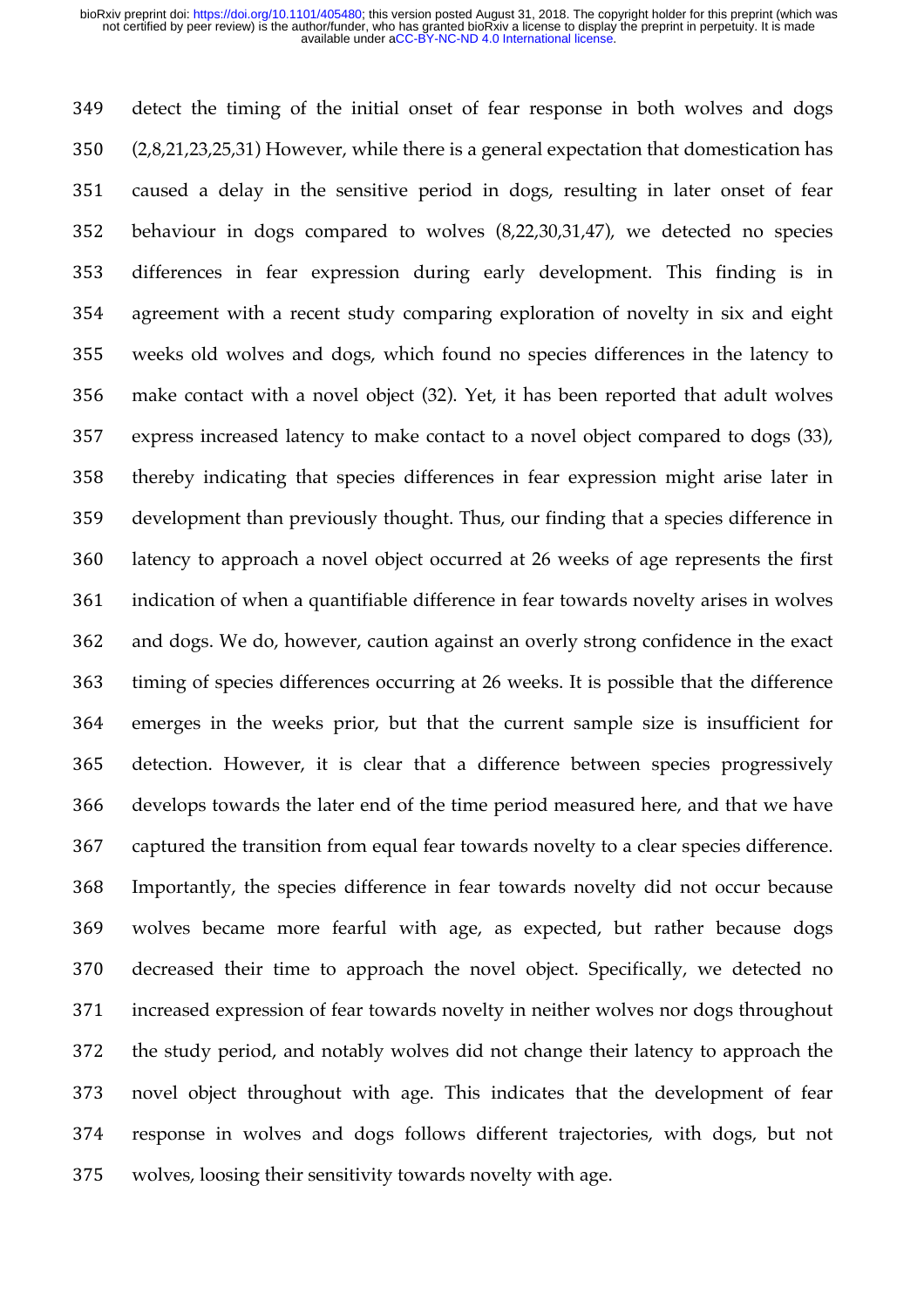The species difference we found in the latency to approach the novel object is not clearly reflected in differences in interaction with the same novel object. While fear of novelty was expressed immediately, through a delayed approach, once the novel object was approached this initial fearfulness appears to no longer affect behavioural responses, and thus wolves and dogs did not differ in their latency to make contact with or interact with the novel object. While the latency to approach the novel object and the time spent being active and passive while in the test room showed consistent linear development over time in both wolves and dogs, the pattern in looking at, investigating and manipulating the novel object appeared variable across trials. This variability was most likely caused by the different novel objects that were used in the study, i.e. behaviours that are more closely related to the object itself show more variability across tests. For example, the stuffed wolverine toy clearly provided more incentive for manipulation than the upside-down wheelbarrow. It is possible that this increased variance may have prohibited detection of additional species differences in behavioural measures directly related to the novel object, such as increased exploration and manipulation of novel objects as reported in both juvenile and adult wolves compared to dogs (Moretti et al., 2015, Marshall-Pescini et al. 2017) 

 Wolves develop physically faster than dogs (48), and it has been suggested that wolves express increased activity at an earlier age than dogs due to this difference in developmental pace of motor patterns (32,48). However, while we do find a species difference in how much time is spent on active behaviour during tests, this species difference is consistent across age and not restricted to early ontogeny alone. This indicates that wolves, on a general scale, are more active than dogs. While it cannot 400 be ruled out that active behaviour is affected by the presence of a novel object, it is a less likely explanation for our findings, as we measured behaviours in a non-overlapping way with priority of behaviours related to the novel object. Thus, the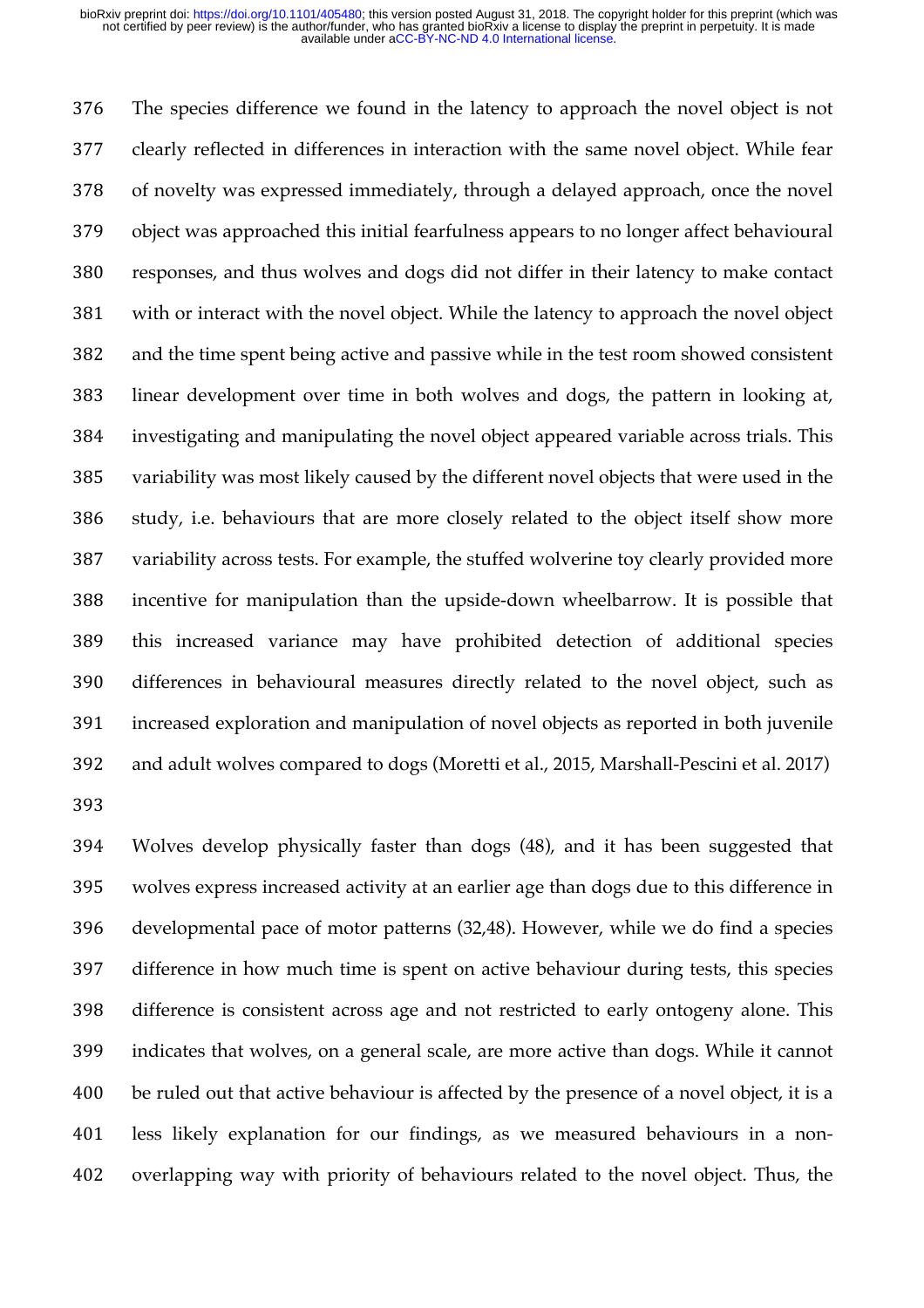measurement of activity does not include looking at, manipulating or approaching the novel object, but only time spent on active behaviour with no attention to the novel object. Instead the higher activity in wolves might reflect an increased reactivity of being separated from littermates and being confined in the test room compared to dogs.

 Domestication has caused a general acceleration of sexual maturity in animals (12), and earlier sexual maturation in dogs (11,14) could explain the steeper behavioural change observed in dogs compared to wolves across some of the behaviours related to the novel object in our study. However, while reproduction in wild living wolf packs is restricted to the breeding couple, it is currently unclear if the lack of sexual activity in non-reproducing pack members is caused by delayed sexual maturity, behavioural suppression or restricted access to nutrition (49-51). Nevertheless, it has been demonstrated that captive wolves removed from social constraints sexually mature as early as nine months of age (50). Thus, it is unclear if we should expect behavioural ontogeny to be affected by a shift in developmental pace caused by earlier sexual maturity when comparing wolves and dogs living in captive, non- reproductive groups. Our study was conducted before sexual maturity occurred in either wolves or dogs and as we found no effect of sex on the expression of behaviour, we suggest that the steeper development of some behaviours in dogs are instead related to the loss of sensitivity towards novelty.

 In conclusion, our study shows that wolves and dogs do not differ in their fear towards novelty before late in the juvenile phase. Importantly, the species difference does not occur because wolves become more fearful with age, but because dogs become less fearful with age. These findings have general implications for our interpretation of how domestication has shaped behavioural ontogeny. We suggest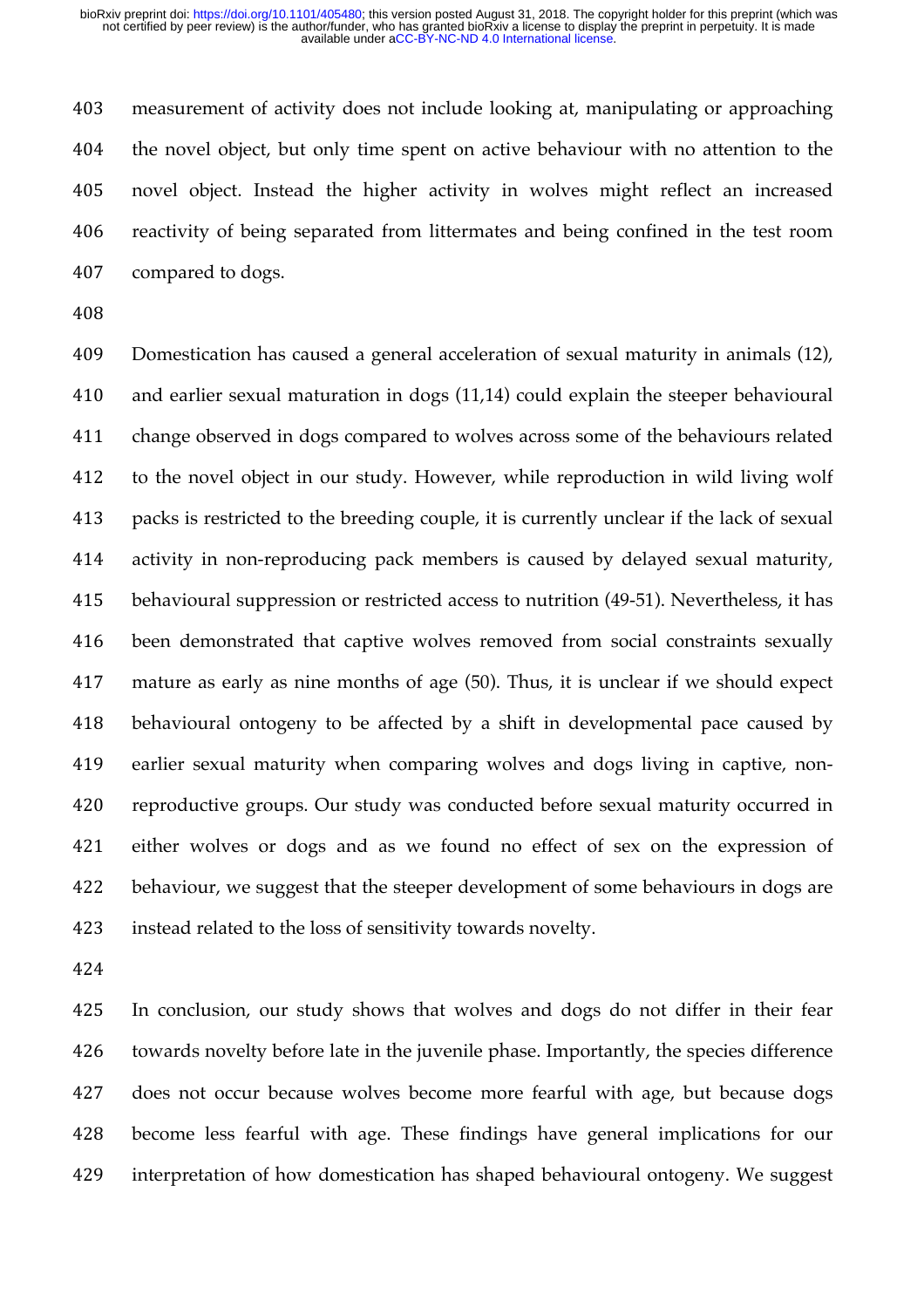| 430 | that future studies quantify fear related behaviour on a long-term scale to increase |
|-----|--------------------------------------------------------------------------------------|
| 431 | our understanding of the behavioural trajectory of fear through different            |
| 432 | developmental stages.                                                                |
| 433 |                                                                                      |
| 434 |                                                                                      |
| 435 | Acknowledgements                                                                     |
| 436 | We wish to thank the Department of Zoology, Stockholm University, for funding        |
| 437 | this study, our hand-raisers Patricia Berner, Anna Björk, Marjut Pokela, Linn        |
| 438 | Larsson, Charles Gent, Åsa Lycke, Erika Grasser, Joanna Schinner, Yrsa Andersson,    |

- 439 Christoffer Sernert and Mija Jansson, and the staff at Tovetorp Zoological Research
- 440 Station.
- 441

#### 442 **References**

443 1. Driscoll CA, Macdonald DW, O'Brien SJ. (2009). From wild animals to domestic pets, an evolutionary view of domestication. PNAS. 106(1):9971–8. evolutionary view of domestication. PNAS. 106(1):9971-8.

445 2. Belyaev DK, Plyusnina IZ, Trut LN. (1985). Domestication in the silver fox ( Vulpes fulvus Desm):<br>446 Changes in physiological boundaries of the sensitive period of primary socialization. Applied 446 Changes in physiological boundaries of the sensitive period of primary socialization. Applied 447 Animal Behaviour Science 13:359–70 447 Animal Behaviour Science. 13:359–70.

448 3. Trut L. (1999). Early Canid Domestication: The Farm-Fox Experiment: Foxes bred for tamability in 449 a 40- vear experiment exhibit remarkable transformations that suggest an interplay between 449 a 40- year experiment exhibit remarkable transformations that suggest an interplay between<br>450 behavioral genetics and development. American Scientist. 87:160–9.

- behavioral genetics and development. American Scientist. 87:160–9.
- 451 4. Zeder MA. (2012). The domestication of animals. Journal of Anthropological Research. 68:161–90.

452 5. Trut LN, Plyusnina IZ, Oskina IN. (2004). An Experiment on Fox Domestication and Debatable<br>453 Issues of Evolution of the Dog. Russian Journal of Genetics. Kluwer Academic Publishers-Plenum 453 Issues of Evolution of the Dog. Russian Journal of Genetics. Kluwer Academic Publishers-Plenum<br>454 Publishers: 40(6):644–55. http://doi.org/10.1023/B:RUGE.0000033312.92773.c1 454 Publishers; 40(6):644–55. http://doi.org/10.1023/B:RUGE.0000033312.92773.c1

- 455 6. Boissy A. (1995). Fear and Fearfulness in Animals. The Quarterly Review of Biology.;70:165–91.
- 456 7. Weidenmayer CP. (2009). Plasticity of defensive behavior and fear in early development.<br>457 Neuroscience & Biobehavioral Reviews. 33(3):1447–57.
- 457 Neuroscience & Biobehavioral Reviews. 33(3):1447–57.
- 458 http://doi.org/10.1016/j.neubiorev.2008.11.004
- 459 8. Scott JP, Fuller JL. (1965). Genetics and the social behavior of the dog the classic study. University 460 of Chicago Press. of Chicago Press.
- 461 9. Griffin AS. (2004). Social learning about predators: A review and prospectus. Learning & Behavior.<br>462 32(1):131–40. http://doi.org/10.3758/BF03196014 462 32(1):131–40. http://doi.org/10.3758/BF03196014
- 463 10. Zeder MA. (2015). Core questions in domestication research. Proceedings of the National 464 Academy of Sciences. 112(11):3191–8. http://doi.org/10.1073/pnas.1501711112
- 464 Academy of Sciences. 112(11):3191–8. http://doi.org/10.1073/pnas.1501711112
- 465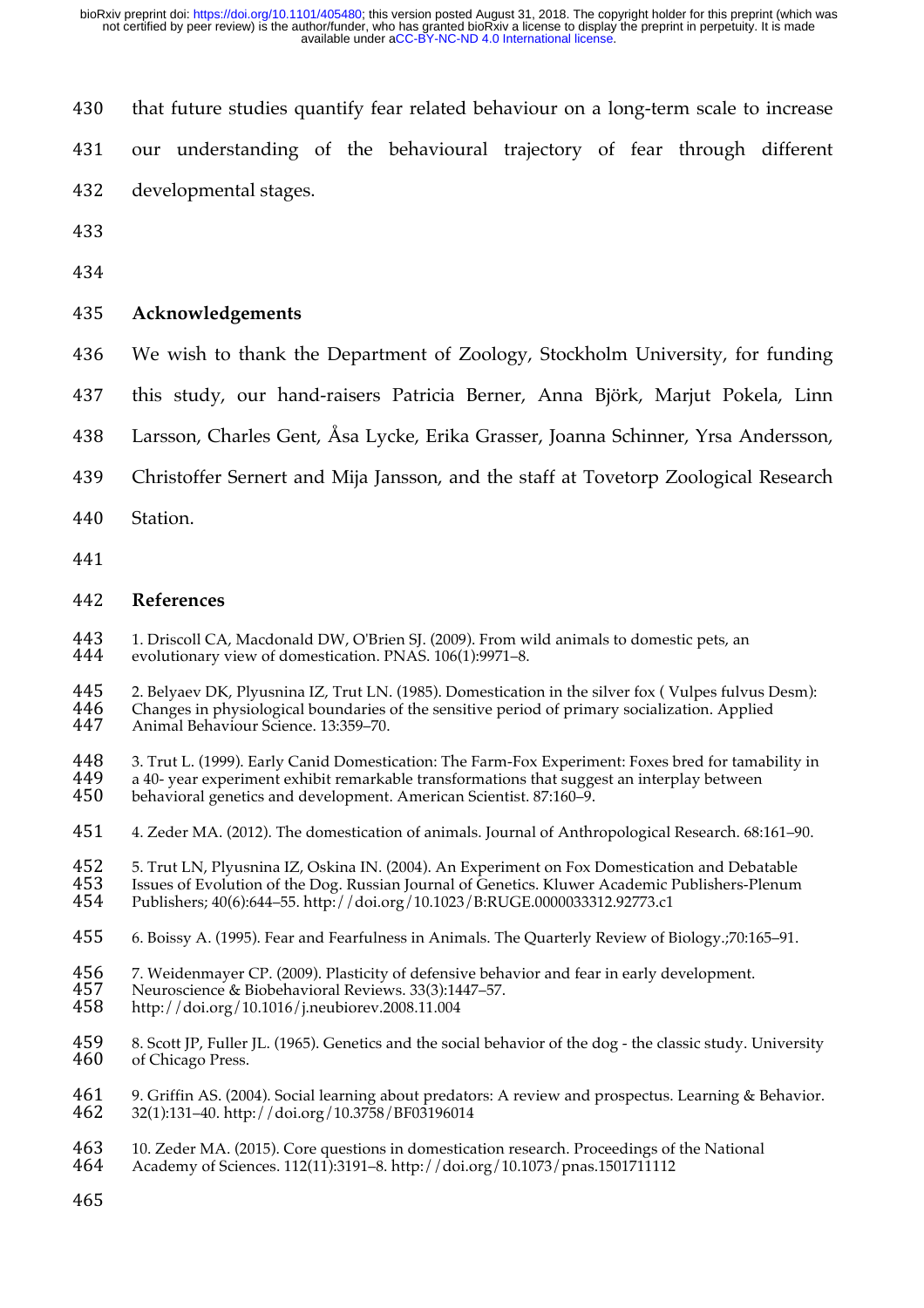- 466 11. Goodwin D, Bradshaw JWS, Wickens SM. (1997). Paedomorphosis affects agonistic visual signals of domestic dogs. Animal Behaviour. 53:297-304.
- 468 12. Price EO. (1999). Behavioral development in animals undergoing domestication. Applied Animal Behaviour Science. 65:245-71.
- 470 13. Dobney K, Larson G. (2006). Genetics and animal domestication: new windows on an elusive
- 471 process. J Zoology. 269(0):261–71. http://doi.org/10.1111/j.1469-7998.2006.00042.x
- 472 14. Morey DF.(1994). The early evolution of the domestic dog. American Scientist. 82(4):336–47.
- 473 15. Coppinger R, Glendinning J, Torop E, Matthay C, Sutherland M, Smith C. (1987). Degree of 474 Behavioural Neoteny Differentiates Canid Polymorphs Ethology 75:89-108 Behavioural Neoteny Differentiates Canid Polymorphs. Ethology. 75:89-108.
- 475 16. Crockford SJ. (2002). Animal Domestication and Heterochronic Speciation: The role of Thyroid<br>476 Hormone. The Johns Hopkins University Press. 122–53. Hormone. The Johns Hopkins University Press. 122–53.
- 477 17. Martin JT. (1978). Embryonic Pituitary Adrenal Axis, Behavior Development and Domestication<br>478 in Birds, American Zoologist, 18:489–99. in Birds. American Zoologist. 18:489-99.
- 479 18. Gariépy J-L, Bauer DJ, Cairns RB.(2001). Selective breeding for differential aggression in mice<br>480 provides evidence for heterochrony in social behaviours. Animal Behaviour. 61(5):933–47. 480 provides evidence for heterochrony in social behaviours. Animal Behaviour.  $61(5):933-47$ .<br>481 http://doi.org/10.1006/anbe.2000.1700 481 http://doi.org/10.1006/anbe.2000.1700
- 482 19. Wilkins AS, Wrangham RW, Fitch WT. (2014). The "Domestication Syndrome" in Mammals: A<br>483 Unified Explanation Based on Neural Crest Cell Behavior and Genetics. 197(3):795–808. 483 Unified Explanation Based on Neural Crest Cell Behavior and Genetics. 197(3):795–808.
- 484 http://doi.org/10.1534/genetics.114.165423
- 485 20. Scott JP. (1962). Critical periods in behavioural development. Science. 138:949–58.
- 486 21. Freedman DG, King JA, Elliot O. (1961). Critical Period in the social development of dogs.<br>487 Science. 31:1016–62. Science. 31:1016-62.
- 488 22. Coppinger R, Coppinger L. (2002). Dogs: A Startling New Understanding of Canine Origin,<br>489 Behavior & Evolution. Univeristy of Chicago Press Behavior & Evolution. Univeristy of Chicago Press
- 
- 490 23. Morrow M, Ottobre J, Ottobre A, Neville P, St-Pierre N, Dreschel N, et al. (2015). Breed-<br>491 dependent differences in the onset of fear-related aviodance behaviour in puppies. Journal 491 dependent differences in the onset of fear-related aviodance behaviour in puppies. Journal of 492 Veterinary Behavior: Clinical Applications and Research, 10(4):286–94.
- 492 Veterinary Behavior: Clinical Applications and Research. 10(4):286–94.<br>493 http://doi.org/10.1016/i.iveb.2015.03.002
- 493 http://doi.org/10.1016/j.jveb.2015.03.002
- 494 24. Price EO. (2002). Animal Domestication and Behavior. CABI Publishing, CAB Int;.
- 495 25. Scott JP, Marston M. (1950). Critical Periods Affecting the Development of Normal and Mal-<br>496 Adiustive Social Behavior of Puppies. The Pedagogical Seminary and Journal of Genetic Psycho
- 496 Adjustive Social Behavior of Puppies. The Pedagogical Seminary and Journal of Genetic Psychology.<br>497 77(1):25–60. http://doi.org/10.1111/i.1749-6632.1950.tb27330.x 497 77(1):25–60. http://doi.org/10.1111/j.1749-6632.1950.tb27330.x
- 498 26. Scott JP. (1958). Critical Periods in the Development of Social Behavior in Puppies. Psychosomatic 499 Medicine. 20:42–54. http://doi.org/10.1097/00006842-195801000-00005 499 Medicine. 20:42–54. http://doi.org/10.1097/00006842-195801000-00005
- 500 27. Fentress JC. (1967). Observations on the behavioural developement of a hand-reared male Timber wolf. American Zoologist.7(2):339–51. wolf. American Zoologist.7(2):339-51.
- 502 28. Wooply JH, Ginsburg BE. (1967). Wolf socialization: a study of temperament in a wild social 503 species. American Zoologist. 7(2):357–63. species. American Zoologist. 7(2):357–63.
- 504 29. Fox MW. (1972). Socio-Ecological Implications of Individual Differences in Wolf Litters : a<br>505 Developmental and Evolutionary Perspective. Behaviour. 41(3):298–313.
- 505 Developmental and Evolutionary Perspective. Behaviour. 41(3):298–313.<br>506 http://doi.org/10.1163/156853972X00077
- http://doi.org/10.1163/156853972X00077
- 507 30. Zimen E. (1987). Ontogeny of approach and flight behavior towards humans in wolves, poodles<br>508 and wolf-poodle hybrids. Frank H. editor. Dr. W. Junk Publishers. Dordrecht: and wolf-poodle hybrids. Frank H, editor. Dr. W. Junk Publishers, Dordrecht;
- 509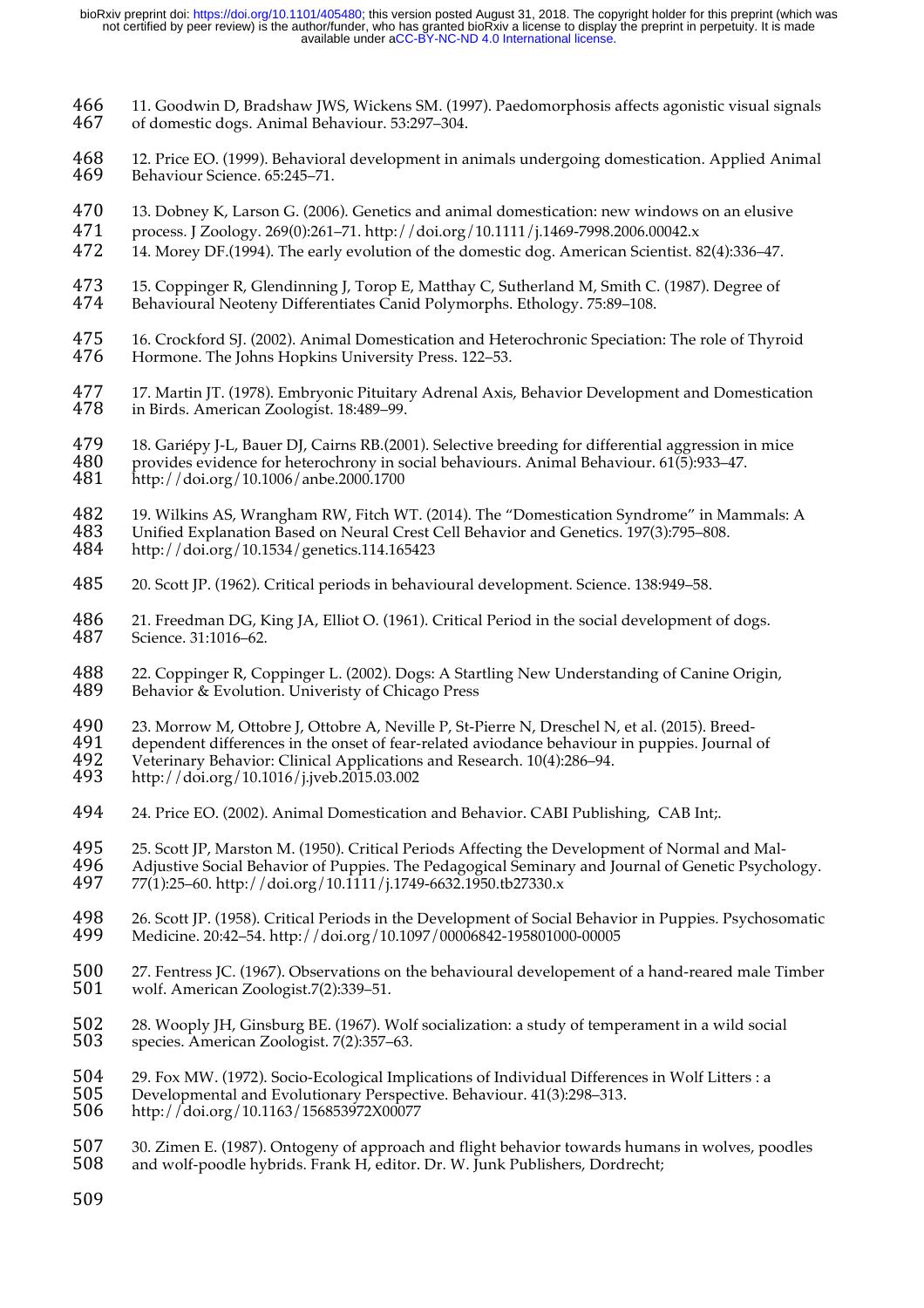- 510 31. Lord K. A (2013). Comparison of the Sensory Development of Wolves (Canis lupus lupus) and 511 Dogs (Canis lupus familiaris). Zeh D, editor. Ethology. 2nd ed. 119(2):110–20.
- 511 Dogs ( Canis lupus familiaris). Zeh D, editor. Ethology. 2nd ed. 119(2):110–20.
- 512 http://doi.org/10.1016/0304-3762(83)90109-8
- 513 32. Marshall-Pescini S, Virányi Z, Kubinyi E, Range F. (2017). Motivational Factors Underlying<br>514 Problem Solving: Comparing Wolf and Dog Puppies' Explorative and Neophobic Behaviors at 514 Problem Solving: Comparing Wolf and Dog Puppies' Explorative and Neophobic Behaviors at 5, 6, 515<br>515 and 8 Weeks of Age. Frontiers in Psychology. 8:e20231. http://doi.org/10.1093/icb/7.2.357 515 and 8 Weeks of Age. Frontiers in Psychology. 8:e20231. http://doi.org/10.1093/icb/7.2.357
- 516 33. Moretti L, Hentrup M, Kotrschal K, Range F. (2015). The influence of relationships on neophobia<br>517 and exploration in wolves and dogs. Animal Behaviour. Elsevier Ltd; 107(C):159–73. 517 and exploration in wolves and dogs. Animal Behaviour. Elsevier Ltd; 107(C):159–73.<br>518 http://doi.org/10.1016/j.anbehav.2015.06.008 518 http://doi.org/10.1016/j.anbehav.2015.06.008
- 519 34. Hansen Wheat C, Fitzpatrick J, Tapper I, Temrin H. (2018). Wolf (Canis lupus) hybrids highlight the importance of human-directed play behavior during domestication of dogs (Canis familiaris).
- $520$  the importance of human-directed play behavior during domestication of dogs (Canis familiaris).<br> $521$  Iournal of Comparative Psychology, http://dx.doi.org/10.1037/com0000119 521 Journal of Comparative Psychology. http://dx.doi.org/10.1037/com0000119
- 522 35. Bremner-Harrison S, Prodohl PA, Elwood RW. (2004). Behavioural trait assessment as a release<br>523 criterion: boldness predicts early death in a reintroduction programme of captive-bred swift fox<br>524 (Vulpes velox). criterion: boldness predicts early death in a reintroduction programme of captive-bred swift fox 524 (Vulpes velox). Animal Conservation. (3):313–20. http://doi.org/10.1017/S1367943004001490
- 525 36. Boogert NJ, Reader SM, Laland KN. (2004). The relation between social rank, neophobia and<br>526 individual learning in starlings. Animal Behaviour. individual learning in starlings. Animal Behaviour.
- 527 37. Mainwaring MC, Beal JL, Hartley IR. (2011). Zebra finches are bolder in an asocial, rather than 528 social, context. Behavioural Processes. 87(2):171-5. http://doi.org/10.1016/i.beproc.2011.03.005 528 social, context. Behavioural Processes. 87(2):171–5. http://doi.org/10.1016/j.beproc.2011.03.005
- 529 38. Martin LB II, Fitzgerald L. A taste for novelty in invading house sparrows, Passer domesticus.<br>530 Behavioral Ecology. 2005 Apr 13;16(4):702–7. 530 Behavioral Ecology. 2005 Apr 13;16(4):702–7.
- 531 39. Brust V, Guenther A. (2014). Domestication effects on behavioural traits and learning 532 performance: comparing wild cavies to guinea pigs. Animal Cognition. 18(1):99–109. 533 http://doi.org/10.1016/0169-5347(94)90134-1
- 535 40. Wilsson E, Sundgren P-E. (1998). Behaviour test for eight-week old puppies—heritabilities of 536 tested behaviour traits and its correspondence to later behaviour. Applied Animal Behaviour 537 Science. 58:151–62.
- 538 41. Bray EE, Sammel MD, Cheney DL, Serpell JA, Seyfarth RM. (2017). Effects of maternal investment, 539 temperament, and cognition on guide dog success. PNAS. 114(34):9128–33. 540 http://doi.org/10.1073/pnas.1704303114
- 541

- 542 42. Clark MM, Galef BG Jr. (1982). Environmental Effects on the Ontogey of Exploratory and Escape
- 543 Behaviors of Mongolian Gerbils. Developmental Psychobiology. 15(2):121–9. 544 http://doi.org/10.1002/dev.420150205
- 545 43. Friard O, Gamba M. (2016). BORIS: a free, versatile open-source event-logging software for<br>546 video/audio coding and live observations. Fitzjohn R, editor. Methods Ecol Evol. 7(11):1325–30 546 video/audio coding and live observations. Fitzjohn R, editor. Methods Ecol Evol. 7(11):1325–30.<br>547 http://doi.org/10.1006/anbe.1993.1127
- 547 http://doi.org/10.1006/anbe.1993.1127
- 548 44. Bates D, Mächler M, Bolker B, Walker S. (2015). Fitting Linear Mixed-Effects Models Using lme4.<br>549 Iournal of Statistical Software. 67(1). http://doi.org/10.18637/iss.v067.i01 Journal of Statistical Software. 67(1). http://doi.org/10.18637/jss.v067.i01
- 550 45. Kuznetsova A, Brockhoff PB, Christensen RHB. (2017). lmerTestPackage: Tests in Linear Mixed Effects Models. Journal of Statistical Software. 82(13). http://doi.org/10.18637/jss.v082.i13
- 552 46. Lenth RV. (2016). Least-Squares Means: The RPackage Ismeans. Journal of Statistical Software.<br>553 69(1). http://doi.org/10.18637/jss.v069.i01 553 69(1). http://doi.org/10.18637/jss.v069.i01
- 554 47. Fox MW. (1970). A comparative study of the development of facial expressions in canids; wolf, 555 covote and foxes. Behaviour. 36(1/2):49–73. coyote and foxes. Behaviour.  $36(1/2):49-73$ .
- 556